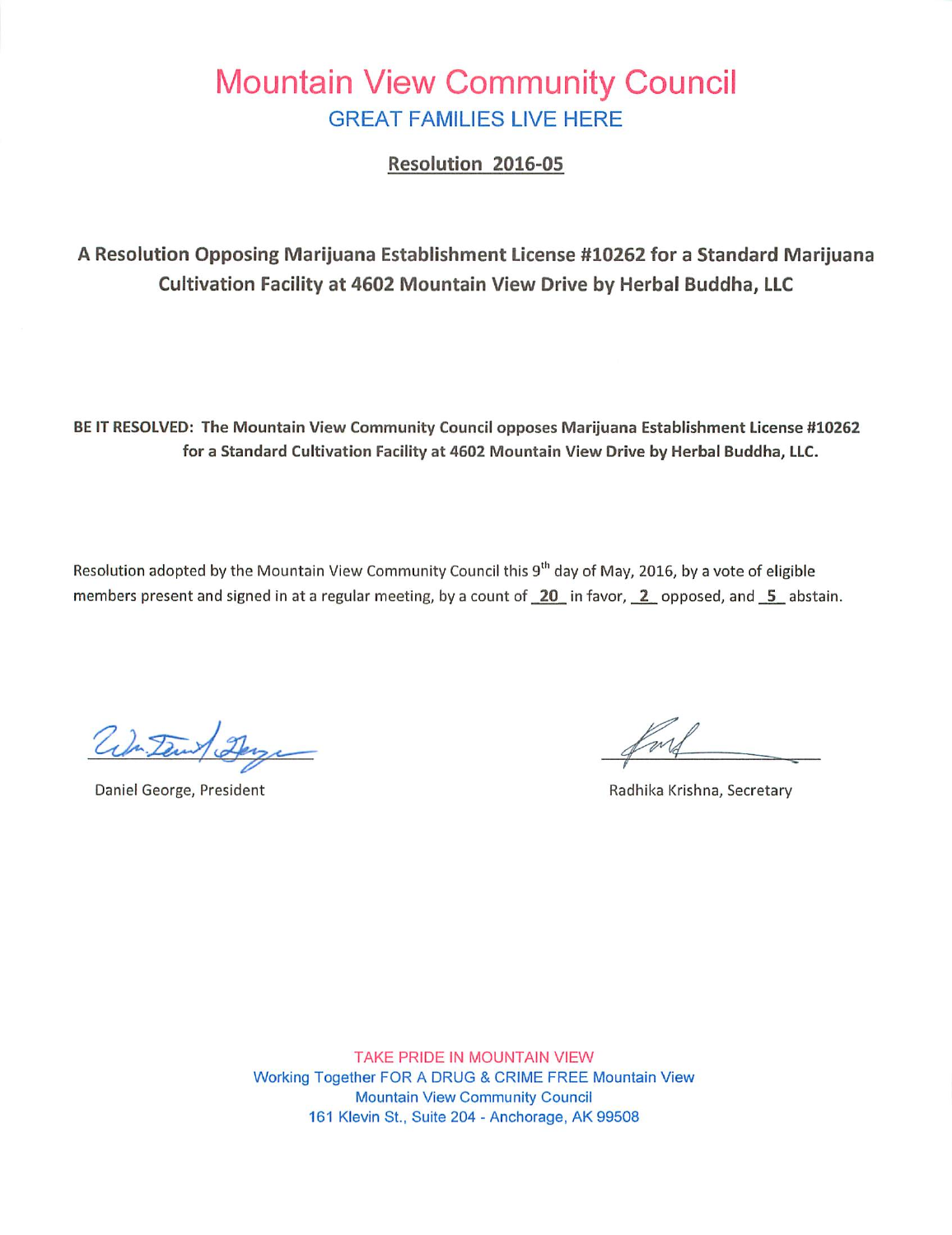#### MOUNTAIN VIEW COMMUNITY COUNCIL HEARING

To all interested persons and entities:

Notice is hereby given that on the 9<sup>th</sup> day of May, 2016, at 7:00 p.m. (Alaska Time), the Mountain View Community Council meeting will be held at the Mountain View Community Center located at 315 Price Street Anchorage, AK. 99508

The property involved is located at 4602 Mountain View Drive Anchorage, AK. 99508 at or near the intersection of North Bliss Street and Mountain View Drive Anchorage, Alaska.

The purpose of the meeting is to discuss the plans of Herbal Buddha, LLC., plans to open a retail marijuana store and standard cultivation facility at this location set forth above as well as answer any questions that may be posed during the meeting.

All interested parties may appear at the hearing and speak on the matter.

Additional information on the matter may be obtained through AMCO located at 550 W.  $7<sup>th</sup>$ Avenue, Suite 1600 Anchorage, AK. 99501.907-269-0350. Please reference License Application Numbers: 10238 & 10262.

This notice is being given pursuant to AMC 21.03.020(H).

Herbal Buddha, LLC

1ee Sourinhamath Member/manager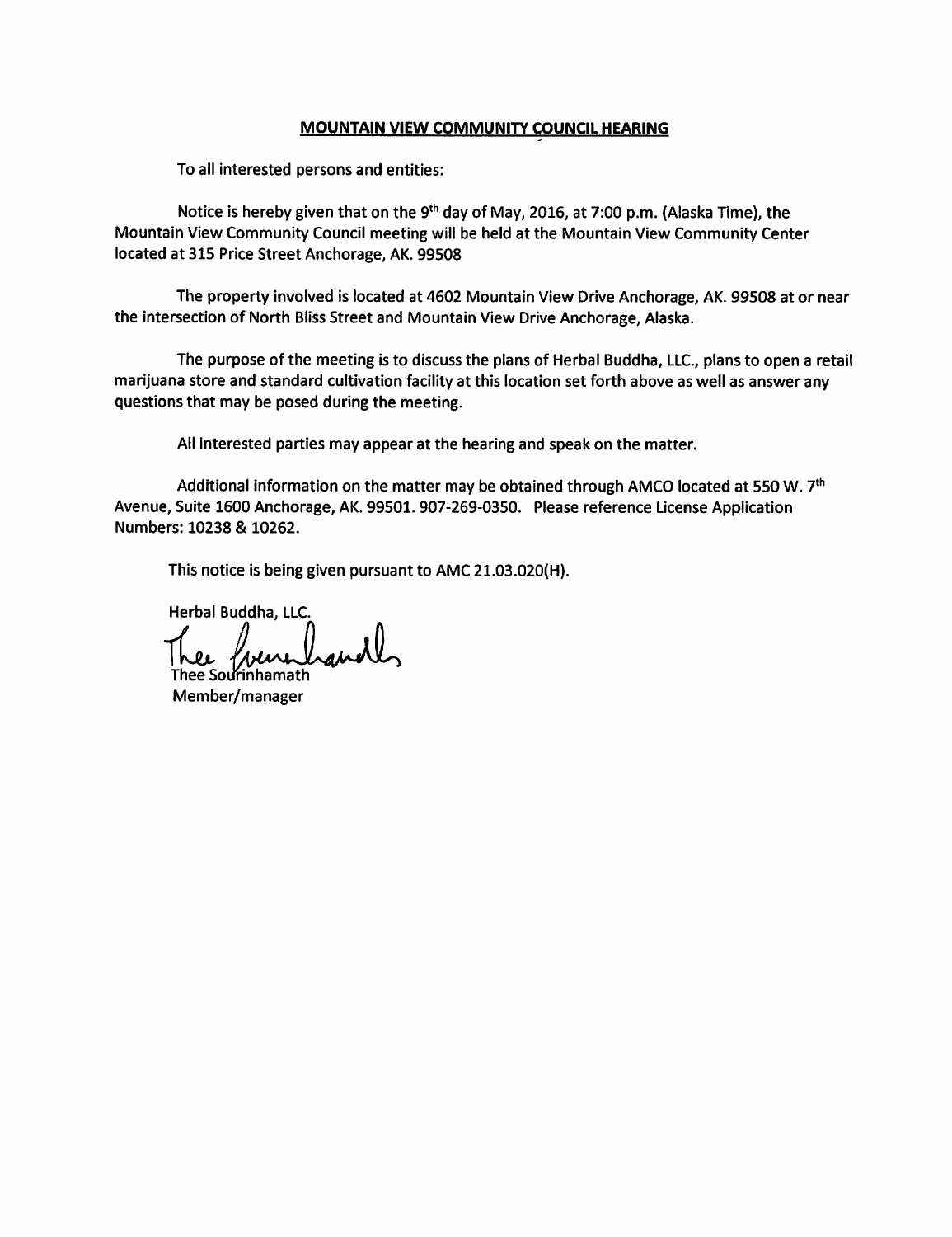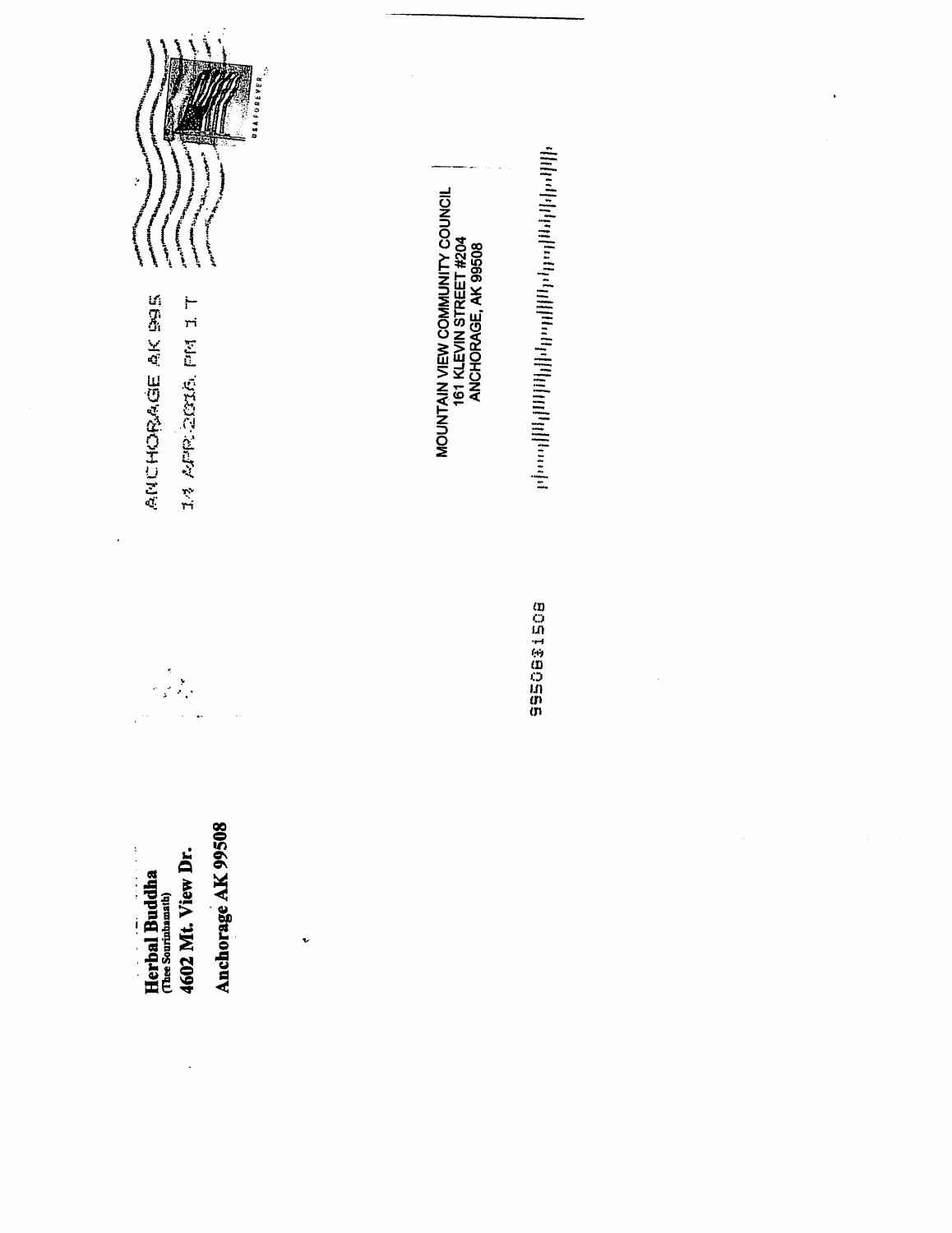

# Public Notice Application for Marijuana Establishment License

License Number: 10262

License Status: Initiated License Type: Standard Marijuana Cultivation Facility Doing Business As: HERBAL BUDDHA, LLC. Business License Number: 1034378 Email Address: theephon@hotmail.com Latitude, Longitude: 61.225978, -149.794881 Physical Address: 4602 Mountain View Drive

#### Anchorage, AK 99508 UNITED STATES

#### Owner #1

Owner Type: Entity

Alaska Entity Number: 10037057

Alaska Entity Name: HERBAL BUDDHA, LLC.

Phone Number: 9078842612

Email Address: theephon@hotmail.com

Mailing Address: 4602 Mountain View Drive Anchorage, AK 99508 UNITED STATES

Affiliate #1

Owner Type: Individual Name: Thee Sourinhamath Date of Birth: 05/10/1980 Phone Number: 9078842612 Email Address: theephon@hotrnail.com Mailing Address: 4602 Mountain View Drive Anchorage, AK 99508 UNITED STATES

Interested persons should submit written comment or objection to their local government, the applicant, and to the Alcohol & Marijuana Control Office at 550 W 7th Ave, Suite 1600, Anchorage, AK 99501 or to marijuana.licensing@alaska.gov not later than 30 days after this notice of application.

## POSTING DATE